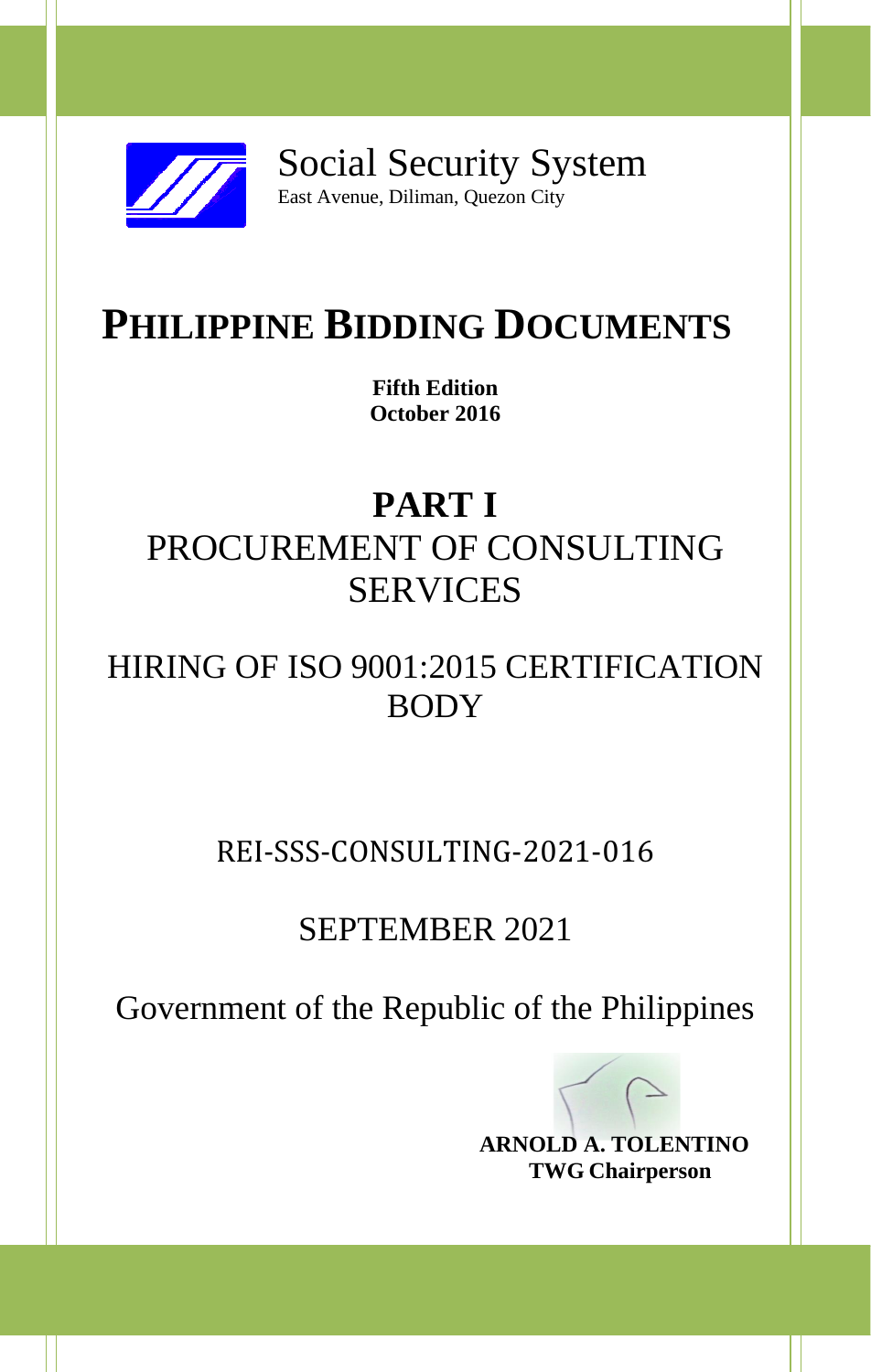### **TABLE OF CONTENTS**

### **PART I**

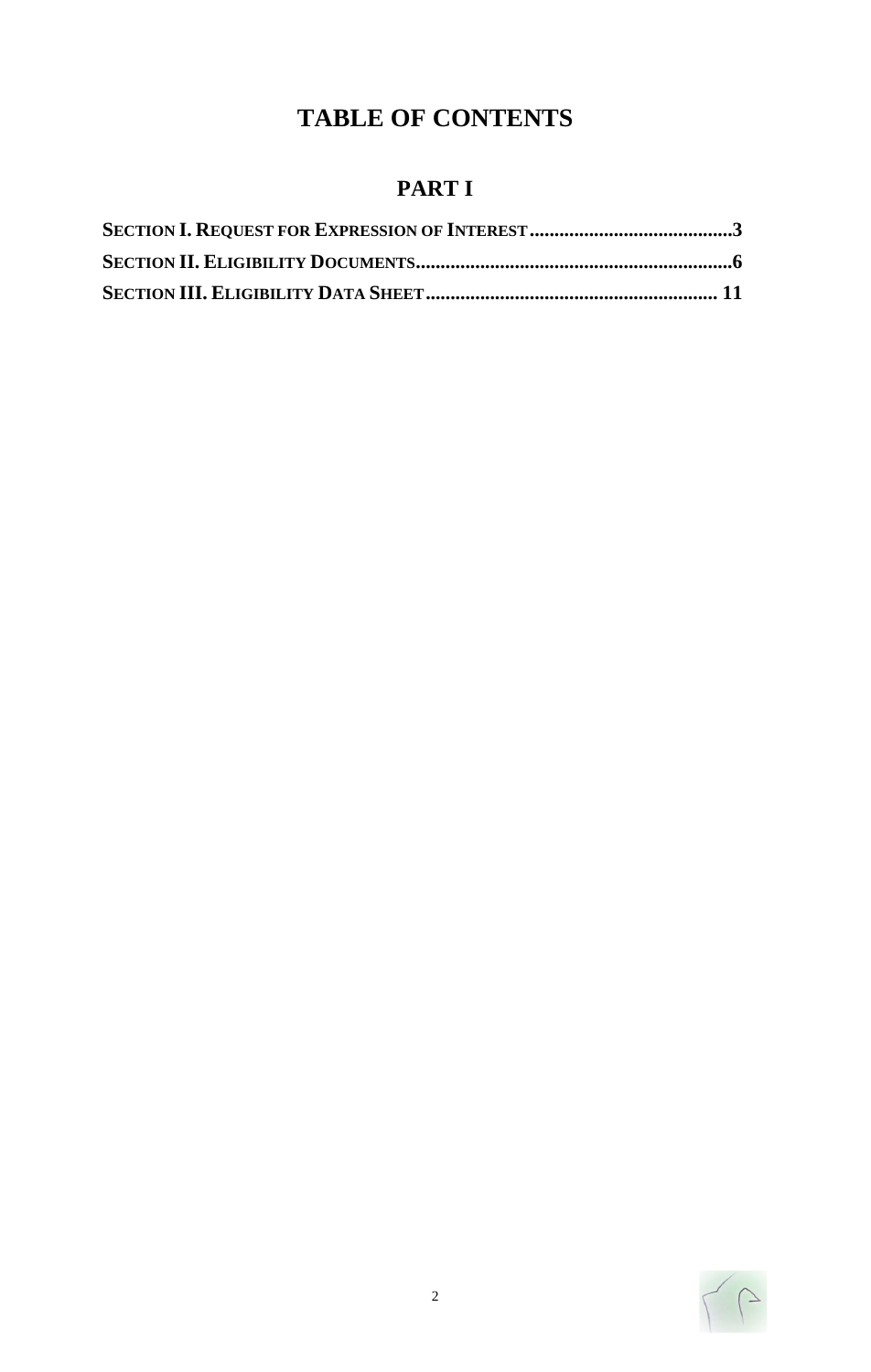## *Section I. Request for Expression of Interest*



**Tel. Nos. (632)8709-7198\*(632)8920-6446**<br> **Inter relations@sss.gov.ph\*Website.http://www.**  REPUBLIC OF THE PHILIPPINES **SOCIAL SECURITY SYSTEM** East Avenue, Diliman, Quezon City E-mail: **member\_relations@sss.gov.ph**\*Website http://www.sss.gov.ph

#### **REQUEST FOR EXPRESSION OF INTEREST FOR**  *REI-SSS-Consulting 2020-016*

#### **HIRING OF ISO 9001:2015 CERTIFICATION BODY**

1. The **SOCIAL SECURITY SYSTEM (SSS)**, through the Approved 2021 Corporate Operating Budget – MOOE included in June  $(3<sup>rd</sup>$  Update) with Code PAP 2 of the 2021 Annual Procurement Plan (APP) intends to apply the sum of Two Million Two Hundred Thirty-Five Thousand Six Hundred Eleven Pesos ( $\angle$  2,235,611.00) being the Approved Budget for the Contract (ABC) to payments under the contract of the **Hiring of ISO 9001:2015 Certification Body for Pension Loans Granting Process QMS involving 65 Branches in Luzon Operations Group**.

Bids received in excess of **P2,235,611.00** as ABC shall be automatically rejected at the opening of the financial proposals.

2. The **SOCIAL SECURITY SYSTEM (SSS)** now calls for the submission of eligibility documents for the services of a Certification Body to undertake the 3<sup>rd</sup> Party Audit to Determine Compliance by SSS to ISO 9001:2015 Requirements for Pension Loans Granting Process QMS involving 65 Branches in Luzon Operations Group.

Eligibility documents of interested consultants must be duly received by the **BAC Secretariat on or before 27 September 2021 (Monday) not later than 2:00 p.m.** at the BAC Bidding Room, 2nd Floor, SSS Main Building, East Avenue, Diliman, Quezon City. Applications for eligibility will be evaluated based on a non-discretionary "pass/fail" criterion.

Interested consultant must be in the business for at least five (5) years and must have done 3rd Party audit in the form of certification and surveillance audit in at least three (3) government offices/agencies.

**Only one company representative is allowed to attend the manual opening of Eligibility Documents. Other company representative may witness the opening of Eligibility Documents through Microsoft Teams. Kindly e-mail us on or before 25 September 2021, through e-mail address bac@sss.gov.ph, the following:**

- **a. Name of the representative and e-mail address; and**
- **b. Technical and administrative queries.**
- 3. Interested bidders may obtain further information from the BAC and inspect the Bidding Documents at the address in the last item of the ITB from Monday to Friday, 8:00 a.m. to 5:00 p.m.
- 4. A complete set of Bidding Documents may be acquired by interested bidders starting **18 September 2021** up to the scheduled submission  $\&$  receipt of bids from the address stated in the last item of the ITB.

Payment of  $\overline{P}$  3,000.00 for the Bidding Documents shall be paid by the Shortlisted Consultant/s only.

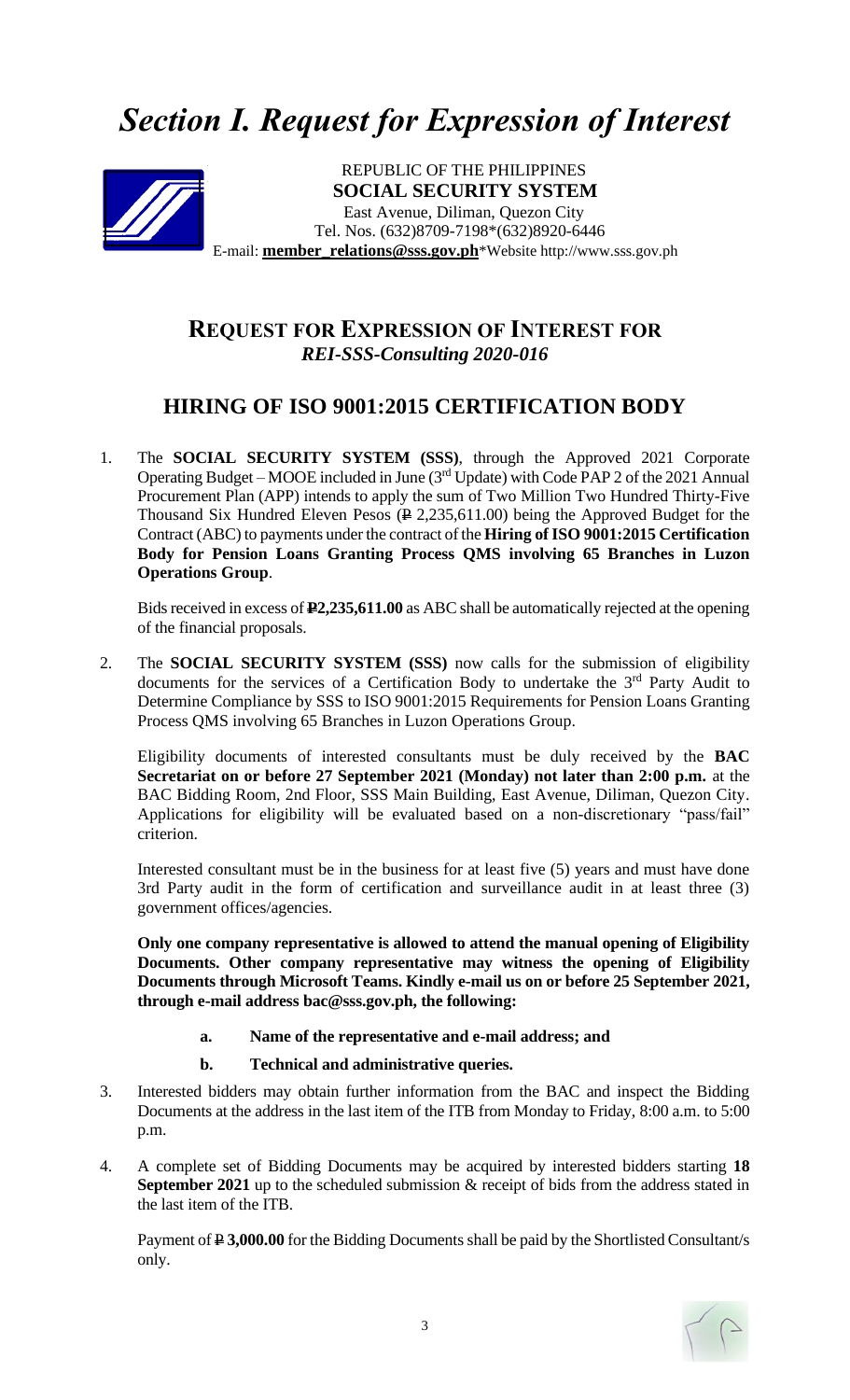The mode of payment will be on a cash basis payable at the SSS Cash Department, Ground Floor, SSS Main Building, upon accomplishment of SSS Form R-6. The Bidding Documents shall be received personally by the prospective Bidder or his authorized representative.

It may also be **downloaded free of charge** from the website of the Philippine Government Electronic Procurement System (PhilGEPS) and the website of the Procuring Entity*,* provided that Bidders shall pay the applicable fee for the Bidding Documents not later than the submission of their bids.

5. The BAC shall draw up the short list of consultants from those who have submitted Expression of Interest, including the eligibility documents, and have been determined as eligible in accordance with the provisions of Republic Act 9184 (RA 9184), otherwise known as the "Government Procurement Reform Act", and its Implementing Rules and Regulations (RIRR).

The short list shall consist of *three (3)*1 prospective bidders who will be entitled to submit bids. The criteria and rating system for short listing are:

| TOTAL                                               | $-100\%$ |
|-----------------------------------------------------|----------|
| (c) Current workload relative to capacity           | $-20\%$  |
| (b) Qualification of personnel                      | $-30\%$  |
| (a) Applicable experience of the Certification Body | 50%      |

#### **Minimum Passing Rate for shortlisting: 80%**

- 6. Bidding will be conducted through open competitive bidding procedures using nondiscretionary "pass/fail" criterion as specified in the IRR of RA 9184.
	- (i) Bidding is restricted to Filipino citizens/sole proprietorships, cooperatives, and partnerships or organizations with at least sixty percent (60%) interest or outstanding capital stock belonging to citizens of the Philippines.
- 7. The SSS shall evaluate bids using the Quality-Cost Based Evaluation/Selection (QCBE/QCBS) procedure. The weights to be allocated for the Technical and Financial Proposals are indicated in Clause 25.1, Section III, Bid Data Sheet, Part II of the Bidding Documents. The criteria and rating system for the evaluation of bids as indicated in the Instructions to Bidders are provided in Clause 25.1 and 26.2, Section III, Bid Data Sheet, Part II of the Bidding Documents.
- 8. The contract shall be completed upon the completion of the  $3<sup>rd</sup>$  Party audit cycle which covers:
	- *-* 1 st Year Certification Audit
	- *-* 2nd Year Surveillance Audit
	- *-* 3rd Year Surveillance Audit
- 9. References to the dates and times shall be based on Philippine Standard time. Should any of the above dates fall on a holiday, the deadline shall be extended to the same time of the immediately succeeding business day in Quezon City.
- 10. The SSS reserves the right to reject any and all bids, declare a failure of bidding, or not award the contract at any time prior to contract award in accordance with Section 41 of RA 9184 and its IRR, without thereby incurring any liability to the affected bidder or bidders.



<sup>&</sup>lt;sup>1</sup> For World Bank financed contract, the short list should be six  $(6)$  Consultants.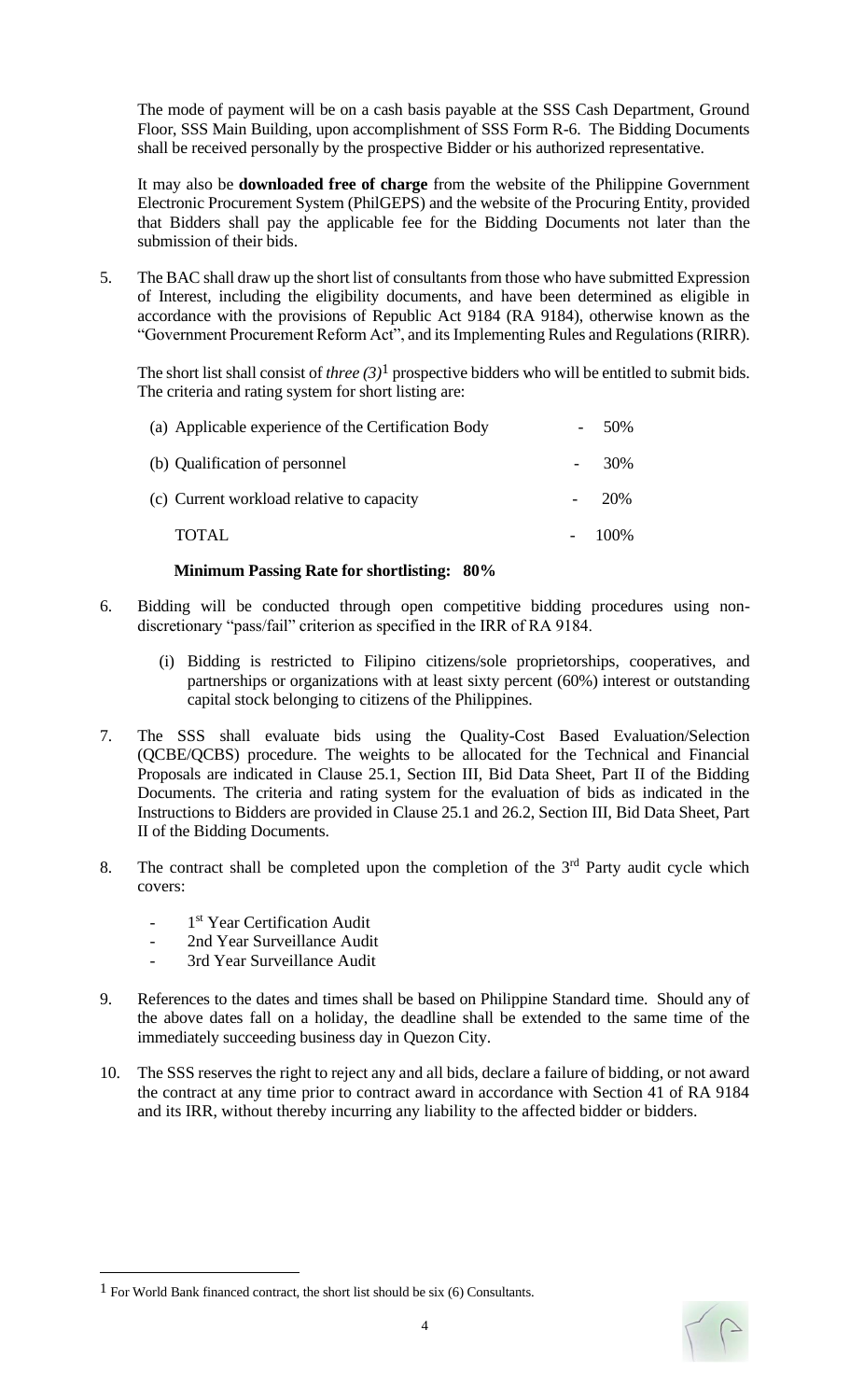- 11. The SSS assumes no obligation to compensate or indemnify parties for any expense or loss that they may incur as a result of their participation in the procurement process, nor does SSS guarantee that an award will be made as a result of this invitation. Furthermore, the SSS reserves the right to waive any defects or formality in the responses to the eligibility requirements and to this invitation and reserves the right to accept the proposal most advantageous to the agency.
- 12. For further information, please refer to:

**Bids & Awards Committee The Secretariat 2nd Flr., SSS Main Bldg., East Ave., Diliman, Q.C. Tel No. (632) 8922-1070; 8709-7198 local 5492 or 6382 Email** – bac@sss.gov.ph

13. Bidding Documents may be downloaded from PROCUREMENT tab at www.sss.gov.ph starting **18 September 2021**.

**THE CHAIRPERSON BIDS & AWARDS COMMITTEE**

ref: rei-sss-consulting-2021-016-ISO Certifying Body

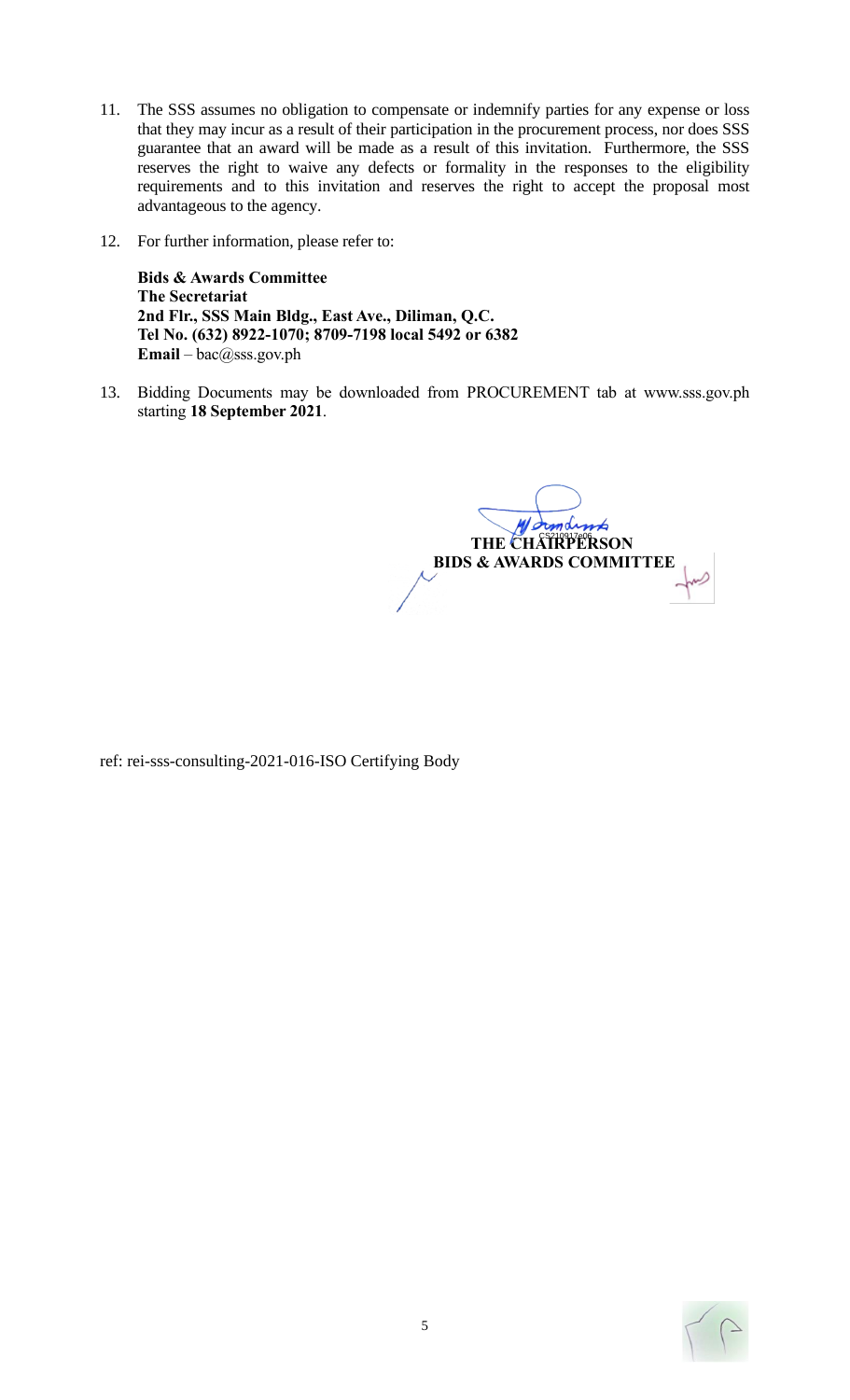#### **1. Eligibility Criteria**

- 1.1. The following persons/entities shall be allowed to participate in the bidding for Consulting Services:
	- (a) Duly licensed Filipino citizens/sole proprietorships;
	- (b) Partnerships duly organized under the laws of the Philippines and of which at least sixty percent (60%) of the interest belongs to citizens of the Philippines;
	- (c) Corporations duly organized under the laws of the Philippines and of which at least sixty percent (60%) of the outstanding capital stock belongs to citizens of the Philippines;
	- (d) Cooperatives duly organized under the laws of the Philippines; or
	- (e) Persons/entities forming themselves into a joint venture, *i.e.*, a group of two (2) or more persons/entities that intend to be jointly and severally responsible or liable for a particular contract: Provided, however, That Filipino ownership or interest thereof shall be at least sixty percent (60%). For this purpose, Filipino ownership or interest shall be based on the contributions of each of the members of the joint venture as specified in their JVA.
- 1.2. When the types and fields of Consulting Services involve the practice of professions regulated by law, those who will actually perform the services shall be Filipino citizens and registered professionals authorized by the appropriate regulatory body to practice those professions and allied professions specified in the **EDS**.
- 1.3. If the Request for Expression of Interest allows participation of foreign consultants, prospective foreign bidders may be eligible subject to the conditions stated in the **EDS**.
- 1.4. Government owned or –controlled corporations (GOCCs) may be eligible to participate only if they can establish that they (a) are legally and financially autonomous, (b) operate under commercial law, and (c) are not attached agencies of the Procuring Entity.

#### **2. Eligibility Requirements**

- 2.1. The following eligibility requirements, together with the Eligibility Documents Submission Form, shall be submitted on or before the date of the eligibility check specified in the Request for Expression of Interest and Clause 5 for purposes of determining eligibility of prospective bidders:
	- a) Class "A" Documents –

#### *Legal Documents*

(i) PhilGEPS Certificate of Registration and Membership in accordance with Section 8.5.2 of the IRR. For procurement to be performed overseas, it shall be subject to the Guidelines to be issued by the GPPB.

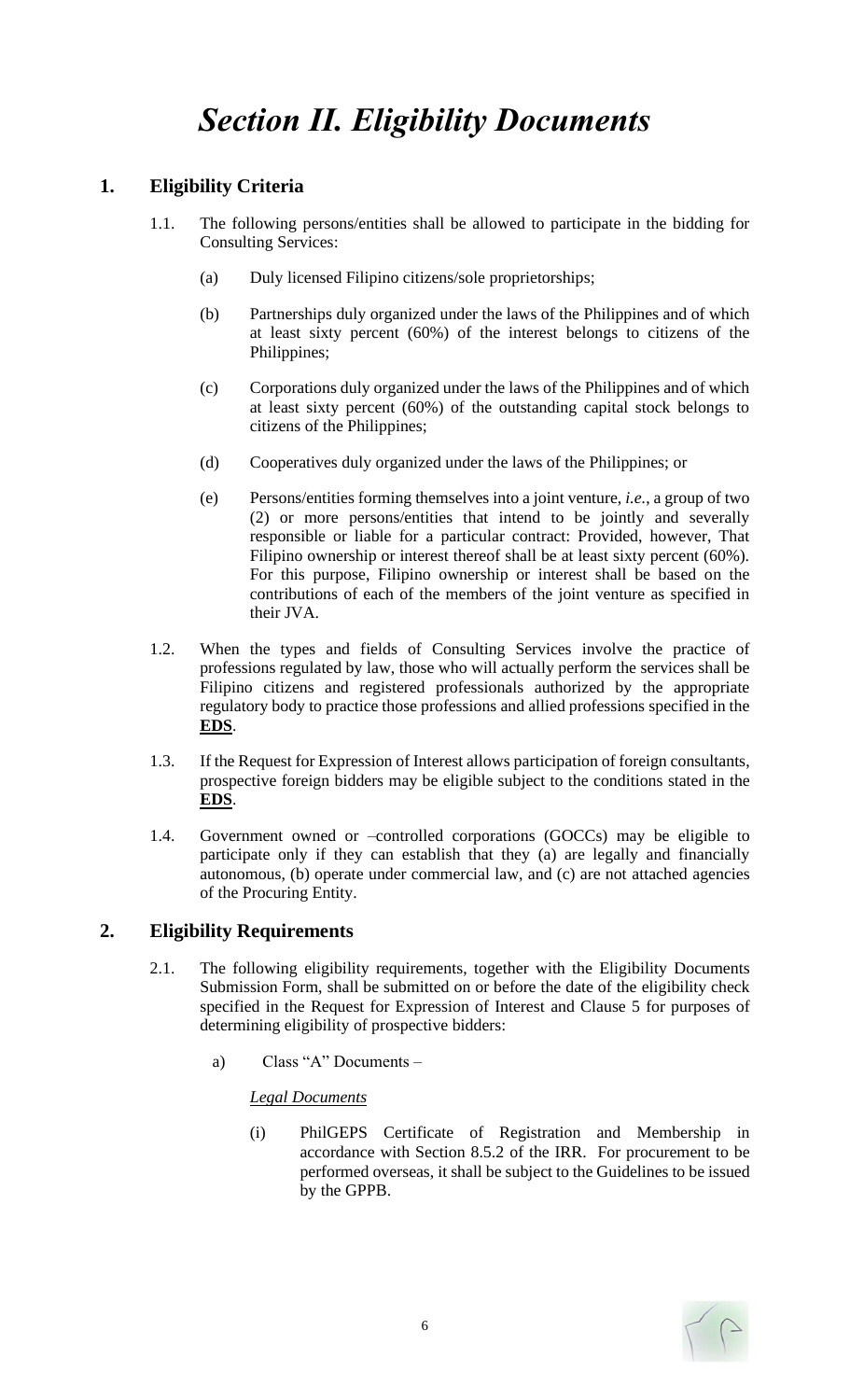#### *Technical Documents*

- (ii) Statement of the prospective bidder of all its ongoing and completed government and private contracts, including contracts awarded but not yet started, if any, whether similar or not similar in nature and complexity to the contract to be bid, within the relevant period provided in the **EDS**. The statement shall include, for each contract, the following:
	- (ii.1) the name and location of the contract;
	- (ii.2) date of award of the contract;
	- (ii.3) type and brief description of consulting services;
	- (ii.4) consultant's role (whether main consultant, subconsultant, or partner in a JV)
	- (ii.5) amount of contract;
	- (ii.6) contract duration; and
	- (ii.7) certificate of satisfactory completion or equivalent document specified in the **EDS** issued by the client, in the case of a completed contract;
- (iii) Statement of the consultant specifying its nationality and confirming that those who will actually perform the service are registered professionals authorized by the appropriate regulatory body to practice those professions and allied professions in accordance with Clause 1.2, including their respective curriculum vitae.
- b) Class "B" Document –

If applicable, the Joint Venture Agreement (JVA) in case the joint venture is already in existence, or duly notarized statements from all the potential joint venture partners in accordance with Section 24.1(b) of the IRR of RA 9184.

2.2. The eligibility requirements or statements, the bids, and all other documents to be submitted to the BAC must be in English. If the eligibility requirements or statements, the bids, and all other documents submitted to the BAC are in foreign language other than English, it must be accompanied by a translation of the documents in English. The documents shall be translated by the relevant foreign government agency, the foreign government agency authorized to translate documents, or a registered translator in the foreign bidder's country; and shall be authenticated by the appropriate Philippine foreign service establishment/post or the equivalent office having jurisdiction over the foreign bidder's affairs in the Philippines.

However, for Contracting Parties to the Apostille Convention, the documents shall be authenticated through an apostille by the Competent Authority, except for countries identified by the Department of Foreign Affairs (DFA) that will still require legalization (red ribbon) by the relevant Embassy or Consulate.

A Contracting Party refers to a State that has joined the Apostille Convention, whether or not the Convention has entered into force for that State.

A Competent Authority refers to the authority designated by a Contracting Party that is competent to issue an apostille. A Contracting Party may designate one or more Competent Authorities and may designate Competent Authorities that are competent to issue an apostille for certain categories of public documents. Information about designated Competent Authorities may be found on the Apostille Section of the Hague Conference website under "Competent Authorities".

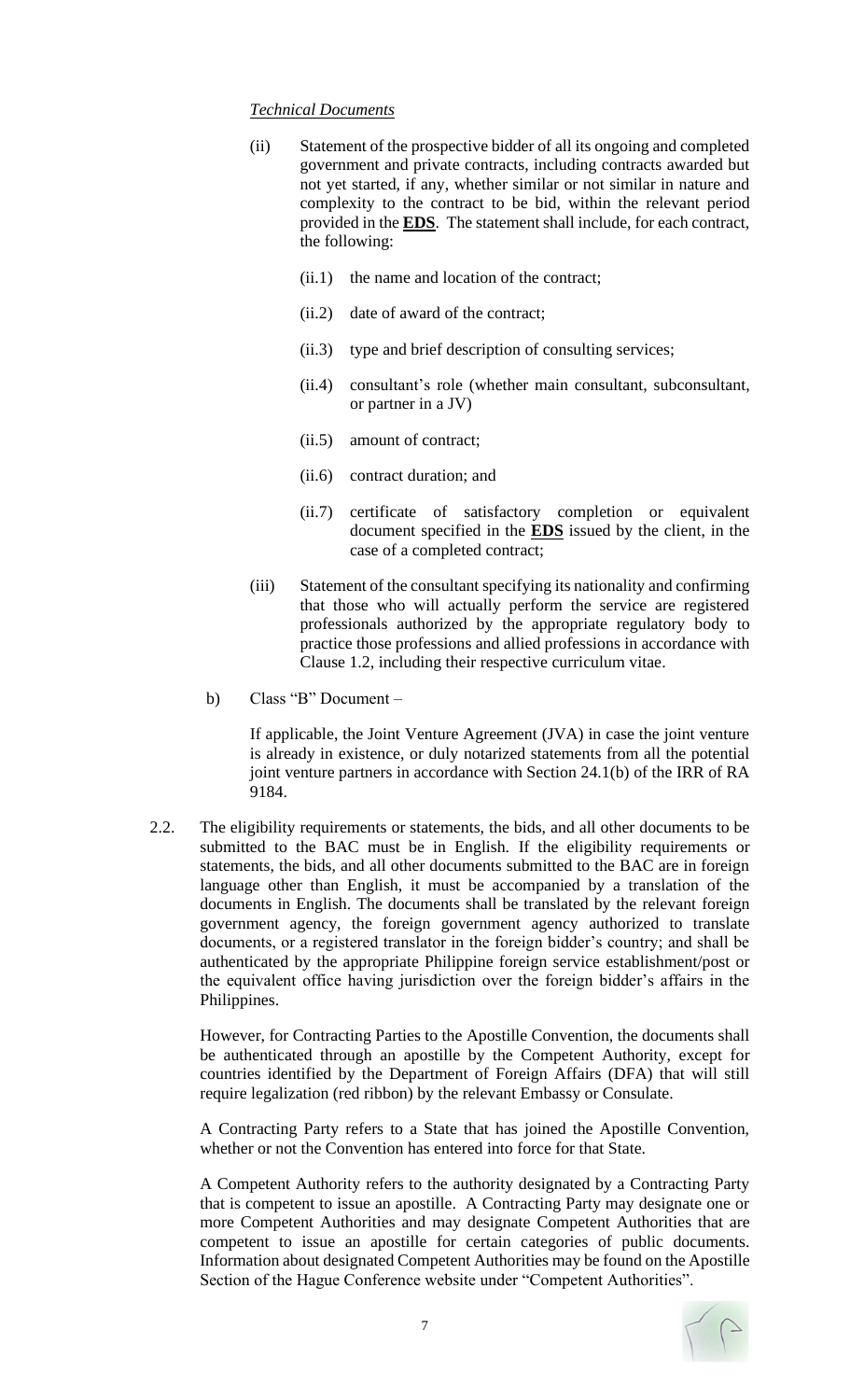The English translation shall govern, for purposes of interpretation of the bid.

2.3. Prospective bidders may obtain a full range of expertise by associating with individual consultant(s) and/or other consultants or entities through a JV or subcontracting arrangements, as appropriate. However, subconsultants may only participate in the bid of one short listed consultant. Foreign Consultants shall seek the participation of Filipino Consultants by entering into a JV with, or subcontracting part of the project to, Filipino Consultants.

#### **3. Format and Signing of Eligibility Documents**

- 3.1. Prospective bidders shall submit their eligibility documents through their duly authorized representative on or before the deadline specified in Clause 5.
- 3.2. Prospective bidders shall prepare an original and copies of the eligibility documents. In the event of any discrepancy between the original and the copies, the original shall prevail.
- 3.3. The Eligibility Documents Submission Form shall be signed by the duly authorized representative/s of the Bidder. Failure to do so shall be a ground for the rejection of the eligibility documents.
- 3.4. Any interlineations, erasures, or overwriting shall be valid only if they are signed or initialed by the duly authorized representative/s of the prospective bidder.

#### **4. Sealing and Marking of Eligibility Documents**

- 4.1. Prospective bidders shall enclose their original eligibility documents described in Clause 2.1, in a sealed envelope marked "ORIGINAL – ELIGIBILITY DOCUMENTS". Each copy thereof shall be similarly sealed duly marking the envelopes as "COPY NO. \_\_\_\_\_- ELIGIBILITY DOCUMENTS". These envelopes containing the original and the copies shall then be enclosed in one single envelope.
- 4.2. The original and the number of copies of the eligibility documents as indicated in the **EDS** shall be typed or written in ink and shall be signed by the prospective bidder or its duly authorized representative/s.
- 4.3. All envelopes shall:
	- (a) contain the name of the contract to be bid in capital letters;
	- (b) bear the name and address of the prospective bidder in capital letters;
	- (c) be addressed to the Procuring Entity's BAC specified in the **EDS**;
	- (d) bear the specific identification of this Project indicated in the **EDS**; and
	- (e) bear a warning "DO NOT OPEN BEFORE…" the date and time for the opening of eligibility documents, in accordance with Clause 5.
- 4.4 Eligibility documents that are not properly sealed and marked, as required in the bidding documents, shall not be rejected, but the bidder or its duly authorized representative shall acknowledge such condition of the documents as submitted. The BAC shall assume no responsibility for the misplacement of the contents of the improperly sealed or marked eligibility documents, or for its premature opening.

#### **5. Deadline for Submission of Eligibility Documents**

Eligibility documents must be received by the Procuring Entity's BAC at the address and on or before the date and time indicated in the Request for Expression of Interest and the **EDS**. In case the deadline for submission of bids fall on a non-working day duly declared by the president, governor or mayor or other government official authorized to make such declaration, the deadline shall be the next working day.

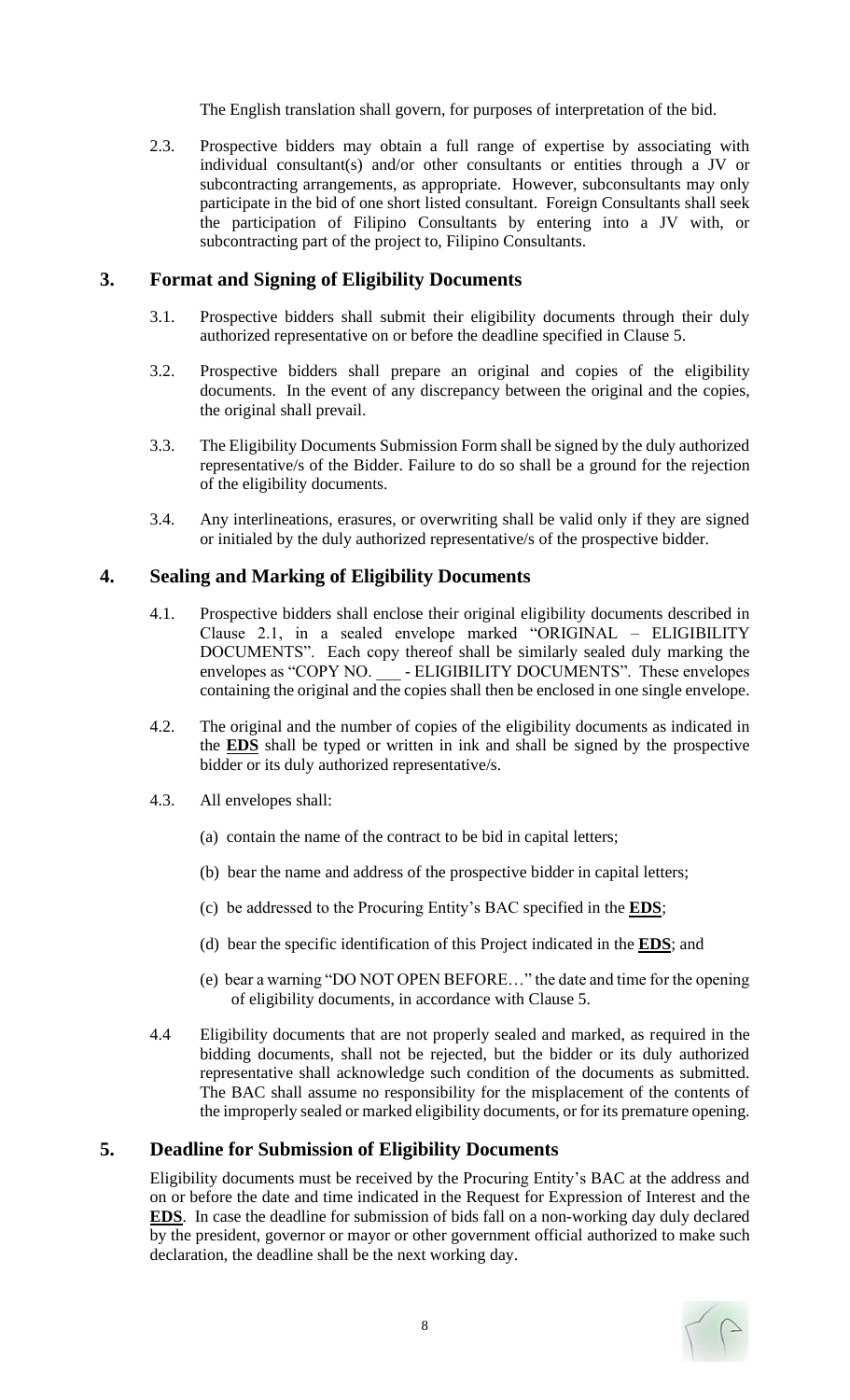#### **6. Late Submission of Eligibility Documents**

Any eligibility documents submitted after the deadline for submission and receipt prescribed in Clause 5 shall be declared "Late" and shall not be accepted by the Procuring Entity. The BAC shall record in the minutes of submission and opening of eligibility documents, the Bidder's name, its representative and the time the eligibility documents were submitted late.

#### **7. Modification and Withdrawal of Eligibility Documents**

- 7.1. The prospective bidder may modify its eligibility documents after it has been submitted; provided that the modification is received by the Procuring Entity prior to the deadline specified in Clause 5. The prospective bidder shall not be allowed to retrieve its original eligibility documents, but shall be allowed to submit another set equally sealed, properly identified, linked to its original bid marked as "ELIGIBILITY MODIFICATION" and stamped "received" by the BAC. Modifications received after the applicable deadline shall not be considered and shall be returned to the prospective bidder unopened.
- 7.2. A prospective bidder may, through a letter of withdrawal, withdraw its eligibility documents after it has been submitted, for valid and justifiable reason; provided that the letter of withdrawal is received by the Procuring Entity prior to the deadline prescribed for submission and receipt of eligibility documents.
- 7.3. Eligibility documents requested to be withdrawn in accordance with this Clause shall be returned unopened to the prospective bidder concerned. A prospective bidder that withdraws its eligibility documents shall not be permitted to submit another set, directly or indirectly, for the same project. A prospective bidder that acquired the eligibility documents may also express its intention not to participate in the bidding through a letter which should reach and be stamped by the BAC before the deadline for submission and receipt of eligibility documents.

#### **8. Opening and Preliminary Examination of Eligibility Documents**

8.1. The BAC will open the envelopes containing the eligibility documents in the presence of the prospective bidders' representatives who choose to attend, at the time, on the date, and at the place specified in the **EDS**. The prospective bidders' representatives who are present shall sign a register evidencing their attendance.

In case the submitted eligibility envelopes cannot be opened as scheduled due to justifiable reasons, the BAC shall take custody of the said envelopes and reschedule the opening on the next working day or at the soonest possible time through the issuance of a Notice of Postponement to be posted in the PhilGEPS website and the website of the Procuring Entity concerned.

- 8.2. Letters of withdrawal shall be read out and recorded during the opening of eligibility documents and the envelope containing the corresponding withdrawn eligibility documents shall be returned unopened to the withdrawing prospective bidder.
- 8.3. The eligibility documents envelopes and modifications, if any, shall be opened one at a time, and the following read out and recorded:
	- (a) the name of the prospective bidder;
	- (b) whether there is a modification or substitution; and
	- (c) the presence or absence of each document comprising the eligibility documents vis-à-vis a checklist of the required documents.
- 8.4. The eligibility of each prospective bidder shall be determined by examining each bidder's eligibility requirements or statements against a checklist of requirements, using non-discretionary "pass/fail" criterion, as stated in the Request for Expression of Interest, and shall be determined as either "eligible" or "ineligible."

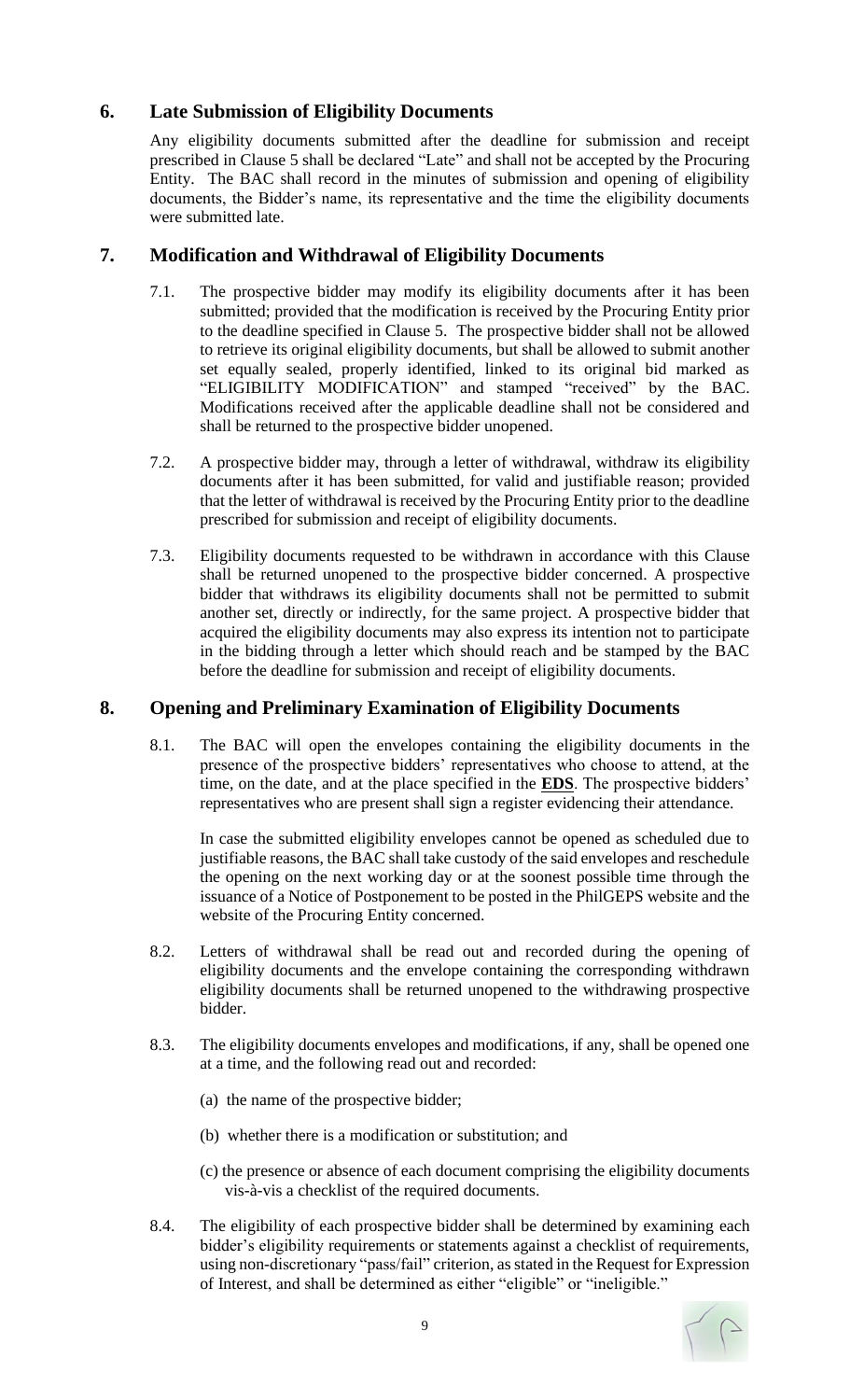If a prospective bidder submits the specific eligibility document required, he shall be rated "passed" for that particular requirement. In this regard, failure to submit a requirement, or an incomplete or patently insufficient submission, shall be considered "failed" for the particular eligibility requirement concerned. If a prospective bidder is rated "passed" for all the eligibility requirements, he shall be considered eligible to participate in the bidding, and the BAC shall mark the set of eligibility documents of the prospective bidder concerned as "eligible." If a prospective bidder is rated "failed" in any of the eligibility requirements, he shall be considered ineligible to participate in the bidding, and the BAC shall mark the set of eligibility documents of the prospective bidder concerned as "ineligible." In either case, the BAC chairperson or his duly designated authority shall countersign the markings.

#### **9. Short Listing of Consultants**

- 9.1. Only prospective bidders whose submitted contracts are similar in nature and complexity to the contract to be bid as provided in the **EDS** shall be considered for short listing.
- 9.2. The BAC shall draw up the short list of prospective bidders from those declared eligible using the detailed set of criteria and rating system to be used specified in the **EDS**.
- 9.3. Short listed consultants shall be invited to participate in the bidding for this project through a Notice of Eligibility and Short Listing issued by the BAC.

#### **10. Protest Mechanism**

Decision of the Procuring Entity at any stage of the procurement process may be questioned in accordance with Section 55 of the IRR of RA 9184.

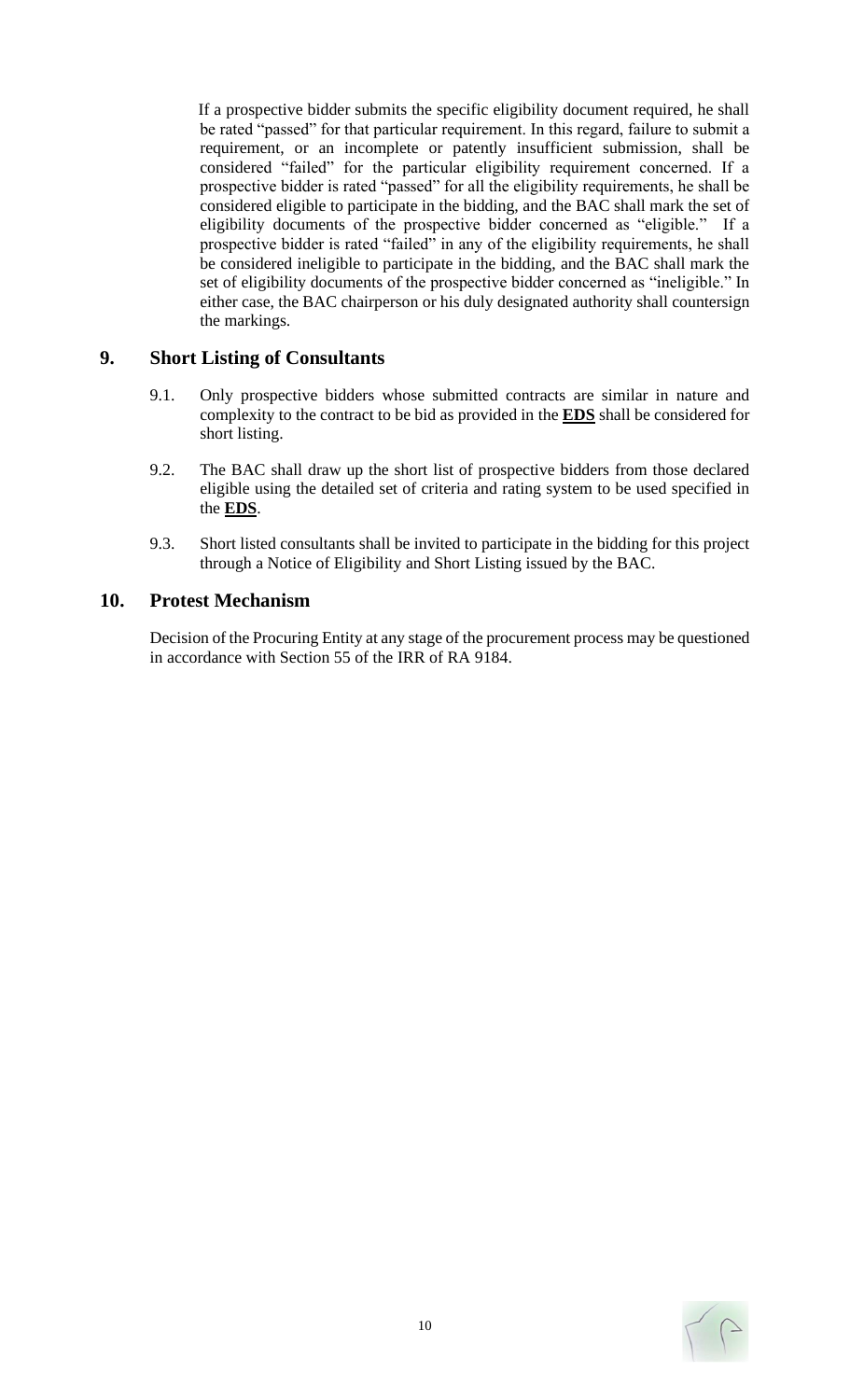# *Section III. Eligibility Data Sheet*

| <b>Eligibility</b><br><b>Documents</b> |                                                                                                                                                                                                                                                                                                                                                                                               |  |  |  |  |  |  |  |
|----------------------------------------|-----------------------------------------------------------------------------------------------------------------------------------------------------------------------------------------------------------------------------------------------------------------------------------------------------------------------------------------------------------------------------------------------|--|--|--|--|--|--|--|
| 1.2                                    | Hiring of ISO 9001:2015 Certification Body                                                                                                                                                                                                                                                                                                                                                    |  |  |  |  |  |  |  |
|                                        | The Certification Body must have an accredited scope covering ISO 9001:2015<br>certification services for public administration (IAF36) by the Philippine<br>Accreditation Bureau (PAB); and financial intermediation (IAF32), preferably by<br>the PAB.                                                                                                                                      |  |  |  |  |  |  |  |
|                                        | The Certification Body must have been in the business for at least 5 years and must<br>have completed 3 <sup>rd</sup> Party audit in the form of certification and surveillance audits in<br>at least 3 government offices/ agencies.                                                                                                                                                         |  |  |  |  |  |  |  |
| 1.3                                    | No further instructions.                                                                                                                                                                                                                                                                                                                                                                      |  |  |  |  |  |  |  |
| $\overline{2}$                         | <b>Eligibility Requirements:</b>                                                                                                                                                                                                                                                                                                                                                              |  |  |  |  |  |  |  |
|                                        | <b>Legal Documents</b>                                                                                                                                                                                                                                                                                                                                                                        |  |  |  |  |  |  |  |
|                                        | PhilGEPS Certificate of Registration and Membership in accordance with<br>(i)<br>Section 8.5.2 of the IRR. For procurement to be performed overseas, it shall<br>be subject to the Guidelines to be issued by the GPPB.                                                                                                                                                                       |  |  |  |  |  |  |  |
|                                        | <b>Technical Documents</b>                                                                                                                                                                                                                                                                                                                                                                    |  |  |  |  |  |  |  |
|                                        | Statement of the prospective bidder of all its ongoing and completed<br>(ii)<br>government and private contracts, including contracts awarded but not yet<br>started, if any, whether similar or not similar in nature and complexity to the<br>contract to be bid, within the relevant period provided in the <b>EDS</b> . The<br>statement shall include, for each contract, the following: |  |  |  |  |  |  |  |
|                                        | the name and location of the contract;<br>(ii.1)                                                                                                                                                                                                                                                                                                                                              |  |  |  |  |  |  |  |
|                                        | date of award of the contract;<br>(ii.2)                                                                                                                                                                                                                                                                                                                                                      |  |  |  |  |  |  |  |
|                                        | type and brief description of consulting services;<br>(ii.3)                                                                                                                                                                                                                                                                                                                                  |  |  |  |  |  |  |  |
|                                        | consultant's role (whether main consultant, sub-consultant, or<br>(ii.4)<br>partner in a JV)                                                                                                                                                                                                                                                                                                  |  |  |  |  |  |  |  |
|                                        | amount of contract;<br>(ii.5)                                                                                                                                                                                                                                                                                                                                                                 |  |  |  |  |  |  |  |
|                                        | contract duration; and<br>(ii.6)                                                                                                                                                                                                                                                                                                                                                              |  |  |  |  |  |  |  |
|                                        | certificate of satisfactory completion or equivalent document<br>(ii.7)<br>specified in the <b>EDS</b> issued by the client, in the case of a completed<br>contract;                                                                                                                                                                                                                          |  |  |  |  |  |  |  |
|                                        | Statement of the consultant specifying its nationality and confirming that<br>(iii)<br>those who will actually perform the service are registered professionals<br>authorized by the appropriate regulatory body to practice those professions<br>and allied professions in accordance with Clause 1.2, including their<br>respective curriculum vitae. (form supplied)                       |  |  |  |  |  |  |  |
|                                        | Aside from the required key personnel who will be assigned to the<br>project, the Consultant is also required to enumerate all technical<br>personnel/professionals that are employed by the Consultant, either as<br>a regular employee or on a per-project basis, including their respective<br><b>Curriculum Vitae.</b>                                                                    |  |  |  |  |  |  |  |

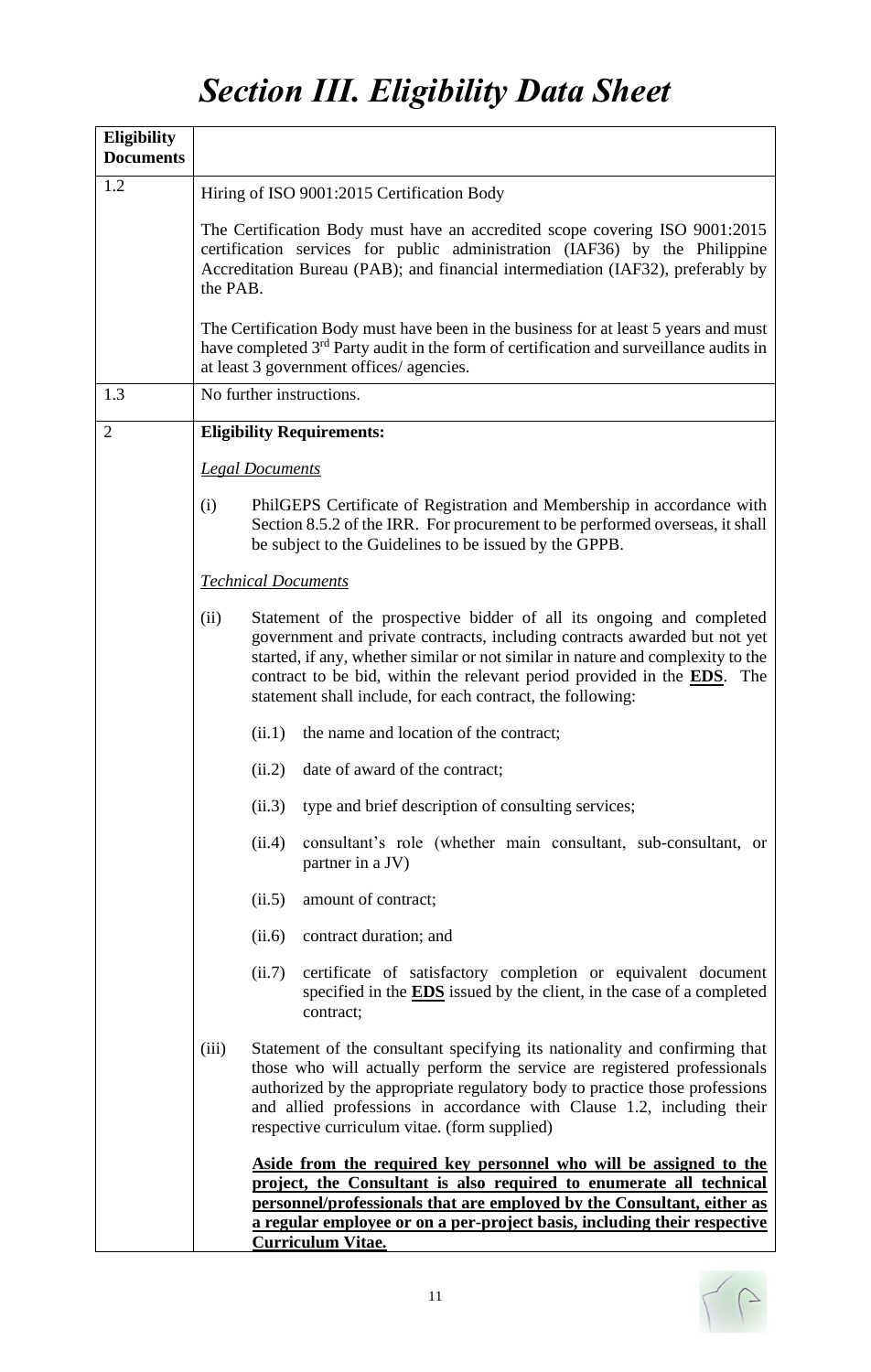|              | (iv)<br>If applicable, the Joint Venture Agreement (JVA) in case the joint venture<br>is already in existence, or duly notarized statements from all the potential<br>joint venture partners in accordance with Section 24.1(b) of the IRR of RA<br>9184. |  |  |  |  |  |  |  |  |
|--------------|-----------------------------------------------------------------------------------------------------------------------------------------------------------------------------------------------------------------------------------------------------------|--|--|--|--|--|--|--|--|
|              | Eligibility Document Submission Form (form supplied)<br>(v)                                                                                                                                                                                               |  |  |  |  |  |  |  |  |
| 2.1(a)(ii)   | The statement of all ongoing and completed government and private contracts shall<br>include all such contracts within <i>three</i> $(3)$ <i>years</i> prior to the deadline for the<br>submission and receipt of eligibility documents.                  |  |  |  |  |  |  |  |  |
| 2.1(a)(ii.7) | Acceptable proofs of satisfactory completion of completed contracts:                                                                                                                                                                                      |  |  |  |  |  |  |  |  |
|              | Certificate of Completion of Contract/Service or<br>(i)                                                                                                                                                                                                   |  |  |  |  |  |  |  |  |
|              | ISO 9001:2015 Certificate<br>(ii)                                                                                                                                                                                                                         |  |  |  |  |  |  |  |  |
| 4.2          | Each Bidder shall submit three (3) sets.                                                                                                                                                                                                                  |  |  |  |  |  |  |  |  |
|              | 1. One (1) Envelope marked ORIGINAL; and                                                                                                                                                                                                                  |  |  |  |  |  |  |  |  |
|              | 2. Two (2) Envelopes marked COPY NO. ____.                                                                                                                                                                                                                |  |  |  |  |  |  |  |  |
| 4.3 $(c)$    | The Social Security System Bids and Awards Committee shall be concerned with<br>the Project.                                                                                                                                                              |  |  |  |  |  |  |  |  |
| $4.3$ (d)    | Hiring of ISO 9001:2015 Certification Body                                                                                                                                                                                                                |  |  |  |  |  |  |  |  |
| 5            | The address for submission of eligibility documents is at:                                                                                                                                                                                                |  |  |  |  |  |  |  |  |
|              | <b>BIDS AND AWARDS COMMITTEE</b><br>Bidding Room, 2nd Floor, SSS Main Building<br>East Avenue, Diliman, Quezon City                                                                                                                                       |  |  |  |  |  |  |  |  |
|              | The deadline for submission of eligibility documents is indicated in the<br>Advertisement.                                                                                                                                                                |  |  |  |  |  |  |  |  |
| 8.1          | The place of opening of eligibility documents is at:                                                                                                                                                                                                      |  |  |  |  |  |  |  |  |
|              | <b>BIDS AND AWARDS COMMITTEE</b>                                                                                                                                                                                                                          |  |  |  |  |  |  |  |  |
|              | Bidding Room, 2nd Floor, SSS Main Building<br>East Avenue, Diliman, Quezon City                                                                                                                                                                           |  |  |  |  |  |  |  |  |
|              | The date and time of opening of eligibility documents is indicated in the<br>Advertisement.                                                                                                                                                               |  |  |  |  |  |  |  |  |
| 9.1          | No further instructions                                                                                                                                                                                                                                   |  |  |  |  |  |  |  |  |
| 9.2          | The following criteria and rating system shall be used for the short listing of<br>consultants:                                                                                                                                                           |  |  |  |  |  |  |  |  |
|              | 50%<br>a.                                                                                                                                                                                                                                                 |  |  |  |  |  |  |  |  |
|              | Qualification of personnel who may be assigned to the<br>b.<br>job vis-a-vis extent and complexity of the undertaking ------------<br>30%                                                                                                                 |  |  |  |  |  |  |  |  |
|              | c.<br>Current workload relative to capacity ----------------------------------<br>20%                                                                                                                                                                     |  |  |  |  |  |  |  |  |
|              | 100%<br>Total                                                                                                                                                                                                                                             |  |  |  |  |  |  |  |  |
|              | The minimum score required to pass is 80 %.                                                                                                                                                                                                               |  |  |  |  |  |  |  |  |

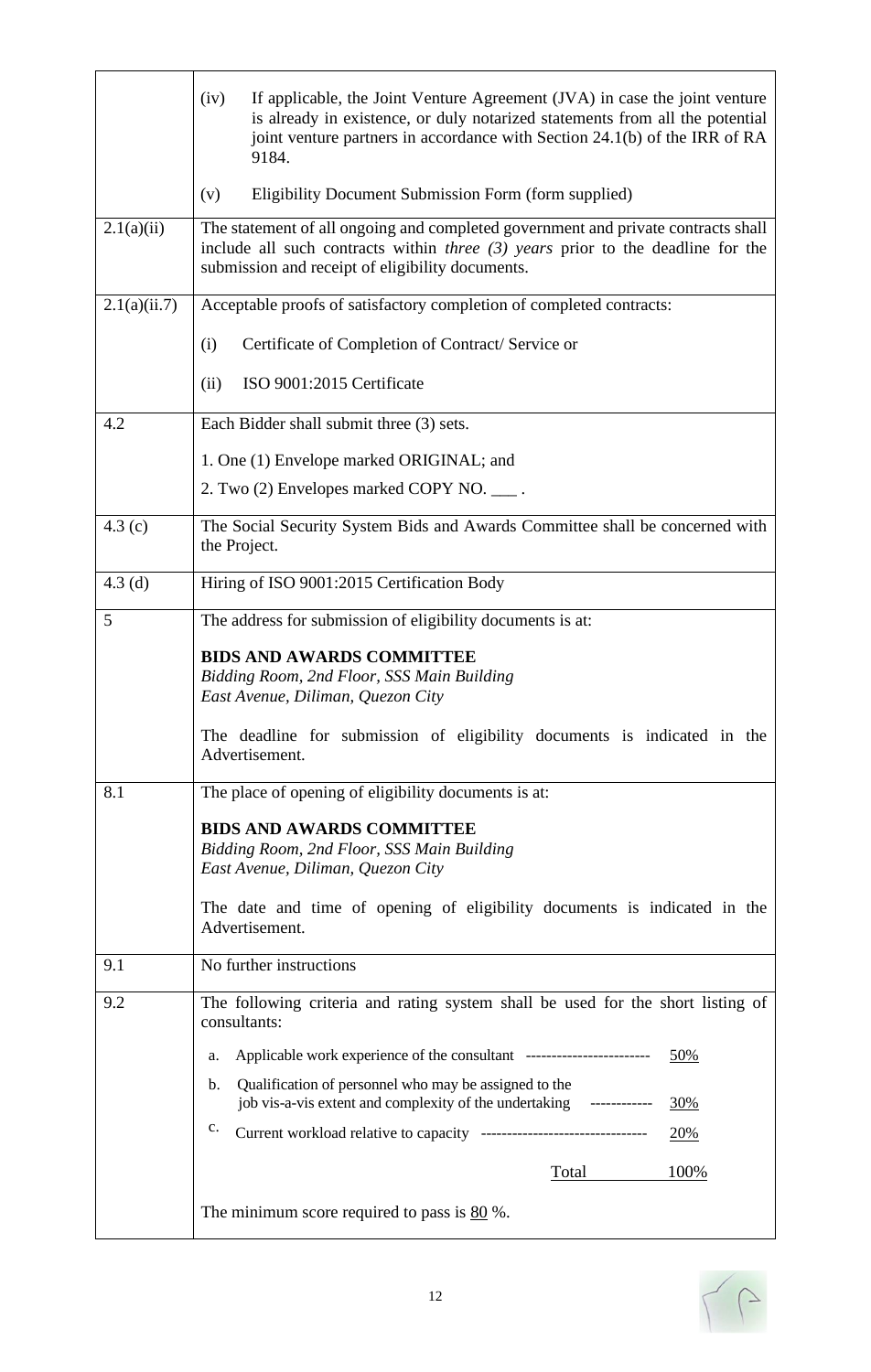#### *[Date]*

*[Name and address of the Procuring Entity]*

Ladies/Gentlemen:

In connection with your Request for Expression of Interest dated *[insert date]* for *[Title of Project]*, *[Name of Consultant]* hereby expresses interest in participating in the eligibility and short listing for said Project and submits the attached eligibility documents in compliance with the Eligibility Documents therefor.

In line with this submission, we certify that:

- a) *[Name of Consultant*] is not blacklisted or barred from bidding by the GoP or any of its agencies, offices, corporations, LGUs, or autonomous regional government, including foreign government/foreign or international financing institution; and
- b) Each of the documents submitted herewith is an authentic copy of the original, complete, and all statements and information provided therein are true and correct.

We acknowledge and accept the Procuring Entity's right to inspect and audit all records relating to our submission irrespective of whether we are declared eligible and short listed or not.

We further acknowledge that failure to sign this Eligibility Document Submission Form shall be a ground for our disqualification.

Yours sincerely,

Signature Name and Title of Authorized Signatory Name of Consultant Address

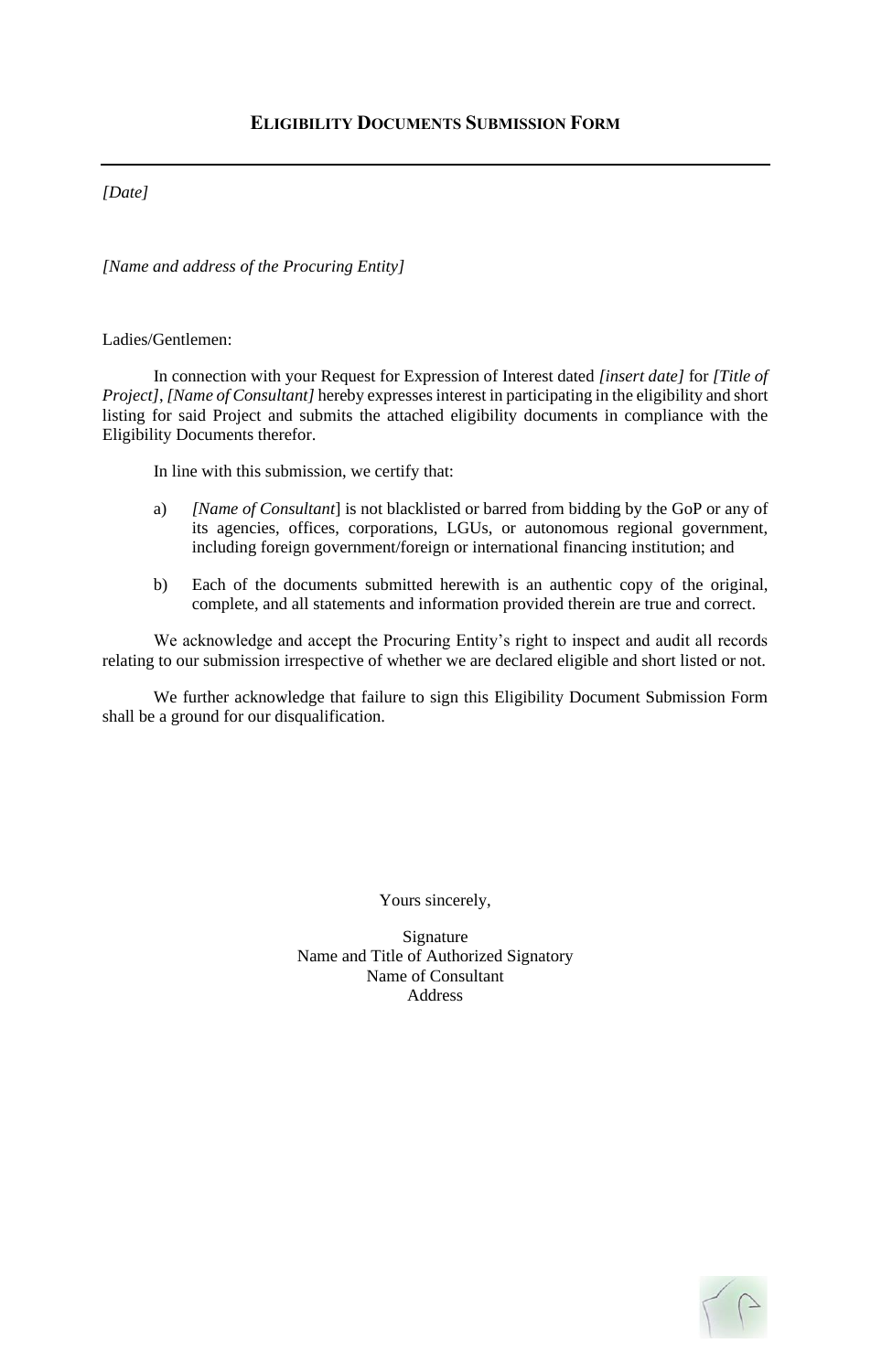*[Date]*

#### **SOCIAL SECURITY SYSTEM**

*East Avenue, Diliman, Quezon City*

Ladies/Gentlemen:

This is to certify that (Name of Bidder) is :

- a. (state Nationality) -owned company,
- b. *Select one and delete the others*:
	- () citizens/sole proprietorships with at least ( $\_\%$ ) interest or outstanding capital stock belonging to citizens of the Philippines
	- ( ) cooperatives with at least (\_\_\_%) interest or outstanding capital stock belonging to citizens of the Philippines
	- () partnerships or organizations with at least  $($ \_ %) interest or outstanding capital stock belonging to citizens of the Philippines.

The company has a total number of \_\_\_\_\_ employees (including regular and part-time). Below are the list of consultants/professionals who will actually perform the service are registered professionals authorized by the appropriate regulatory body to practice those professions and allied professions:

1.

2.

3.

4.

- 
- 5.

This statement is being issued in compliance with the eligibility requirements for the bidding of the Hiring of ISO 9001:2015 Certification Body.

Attached for your reference are the Curriculum Vitae of the above-mentioned personnel.

Yours sincerely,

Signature Name and Title of Authorized Signatory Name of Consultant

Address

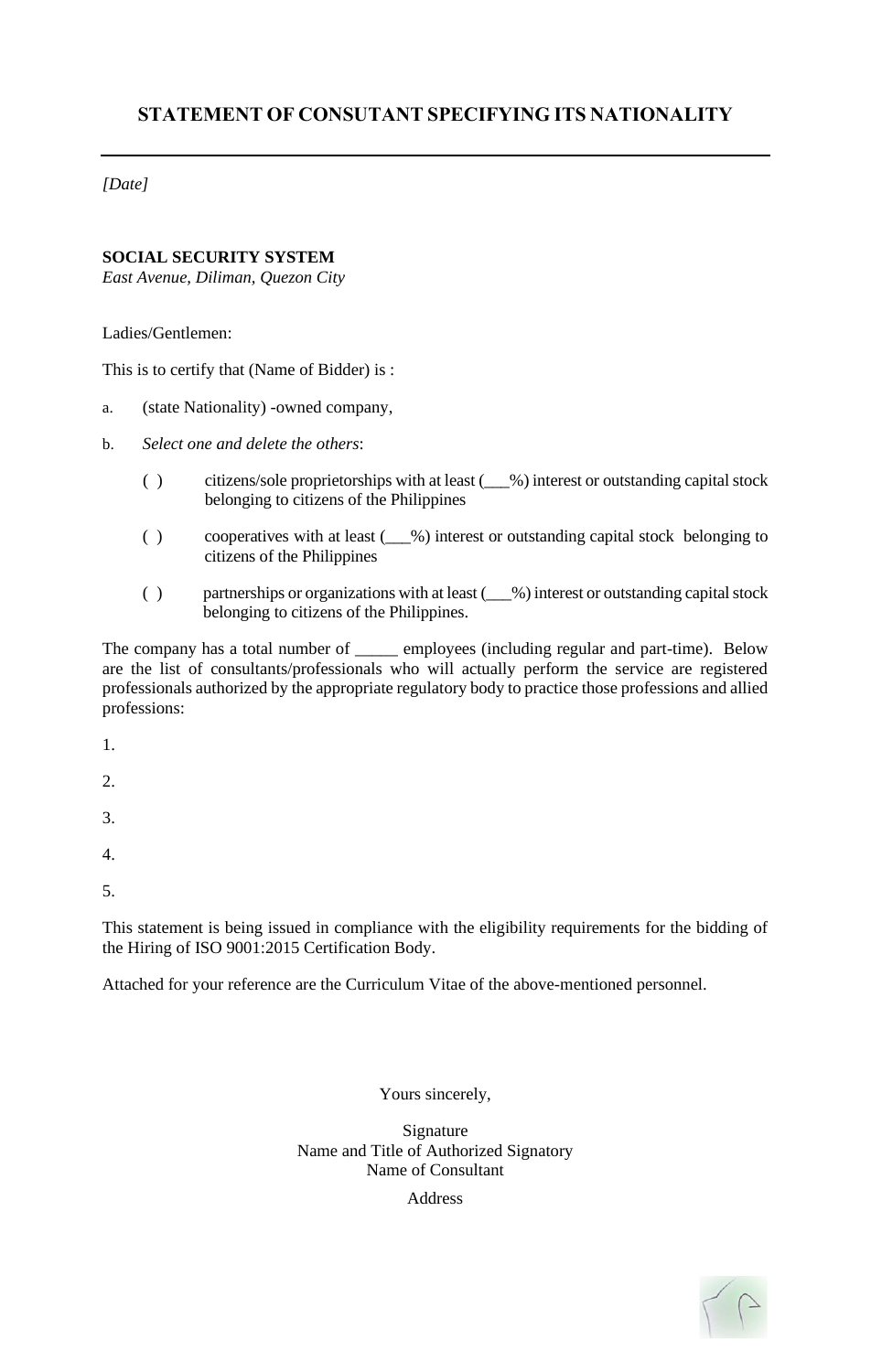#### **STATEMENT OF ON-GOING GOVERNMENT AND PRIVATE CONTRACTS**

| <b>NAME OF</b><br><b>CONTRACT</b> | <b>DATE OF</b><br><b>AWARD OF</b><br><b>THE</b><br><b>CONTRACT</b> | <b>CONTRACT</b><br><b>DURATION</b> | <b>AMOUNT OF</b><br><b>CONTRACT</b> | <b>TYPE AND BRIEF</b><br><b>DESCRIPTION OF</b><br>THE CONSULTING<br><b>SERVICES</b> | <b>CONSULTANT'S</b><br>ROLE (whether<br>main consultant,<br>subcontractor, or<br>partner in JV) with<br><b>CONTACT</b><br>PERSON,<br><b>CONTACT</b><br><b>NUMBER AND</b><br>E-MAIL<br><b>ADDRESS</b> |
|-----------------------------------|--------------------------------------------------------------------|------------------------------------|-------------------------------------|-------------------------------------------------------------------------------------|------------------------------------------------------------------------------------------------------------------------------------------------------------------------------------------------------|
|                                   |                                                                    |                                    |                                     |                                                                                     |                                                                                                                                                                                                      |

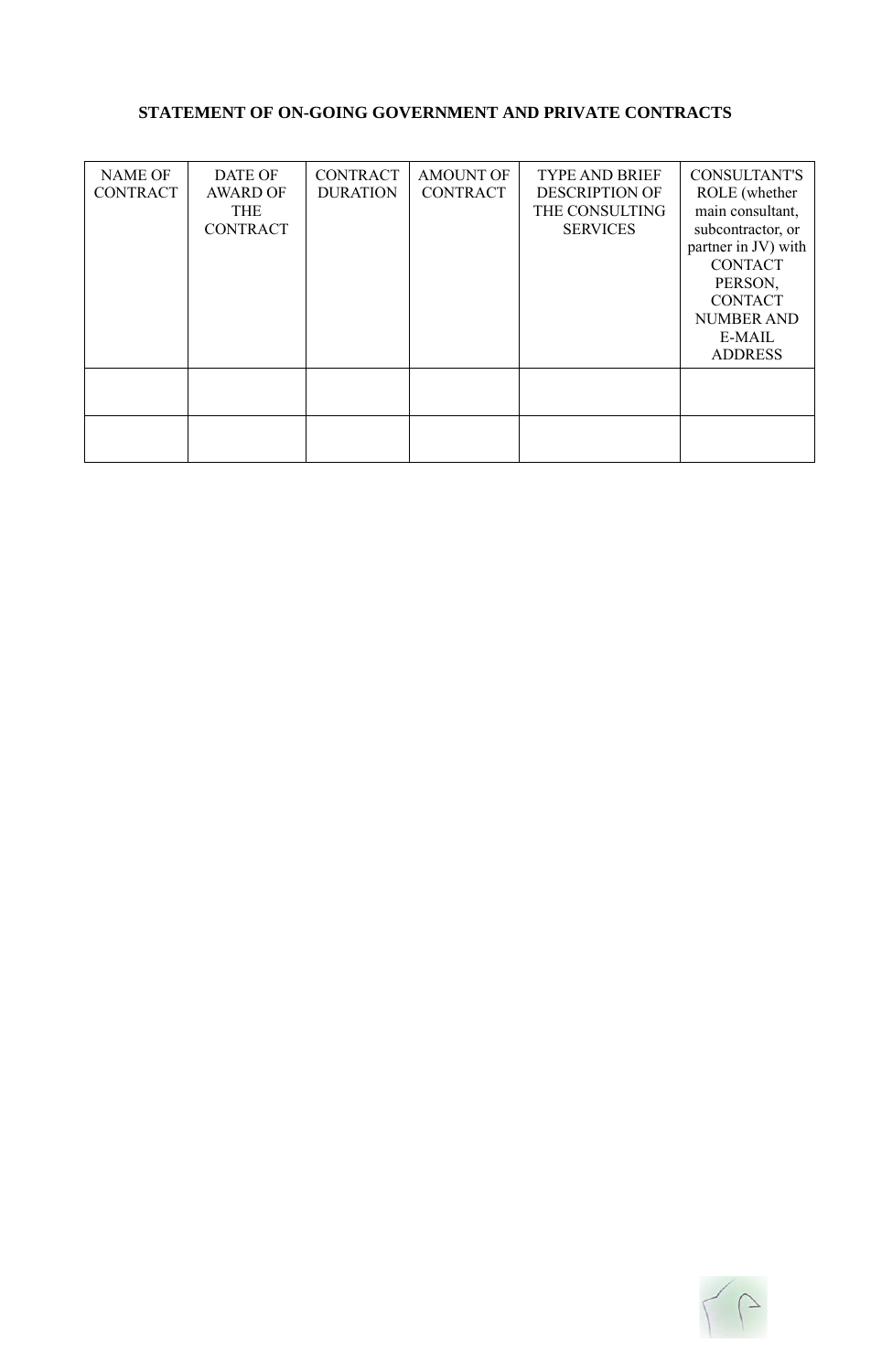#### **STATEMENT OF COMPLETED GOVERNMENT AND PRIVATE CONTRACTS WITH ATTACHED SUPPORTING DOCUMENTS (i.e. CONTRACTS AND PROOF OF ACCEPTANCE)**

| NAME &             | DATE OF         | CONTRACT        | <b>AMOUNT OF</b> | <b>TYPE AND</b>    | CONSULTANT'S      | <b>CERTIFICATE</b>  |
|--------------------|-----------------|-----------------|------------------|--------------------|-------------------|---------------------|
| <b>LOCATION OF</b> | <b>AWARD OF</b> | <b>DURATION</b> | <b>CONTRACT</b>  | <b>BRIEF</b>       | ROLE (whether     | OF                  |
| <b>THE</b>         | <b>THE</b>      |                 |                  | <b>DESCRIPTION</b> | main consultant,  | <b>SATISFACTORY</b> |
| <b>CONTRACT</b>    | <b>CONTRACT</b> |                 |                  | OF THE             | subcontractor, or | <b>COMPLETION</b>   |
|                    |                 |                 |                  | <b>CONSULTING</b>  | partner in JV)    | <b>OR</b>           |
|                    |                 |                 |                  | <b>SERVICES</b>    | with CONTACT      | <b>EQUIVALENT</b>   |
|                    |                 |                 |                  |                    | PERSON AND        | <b>DOCUMENT</b>     |
|                    |                 |                 |                  |                    | <b>CONTACT</b>    | <b>ISSUED BY</b>    |
|                    |                 |                 |                  |                    | <b>NUMBER</b>     | THE CLIENT          |
|                    |                 |                 |                  |                    |                   |                     |
|                    |                 |                 |                  |                    |                   |                     |
|                    |                 |                 |                  |                    |                   |                     |

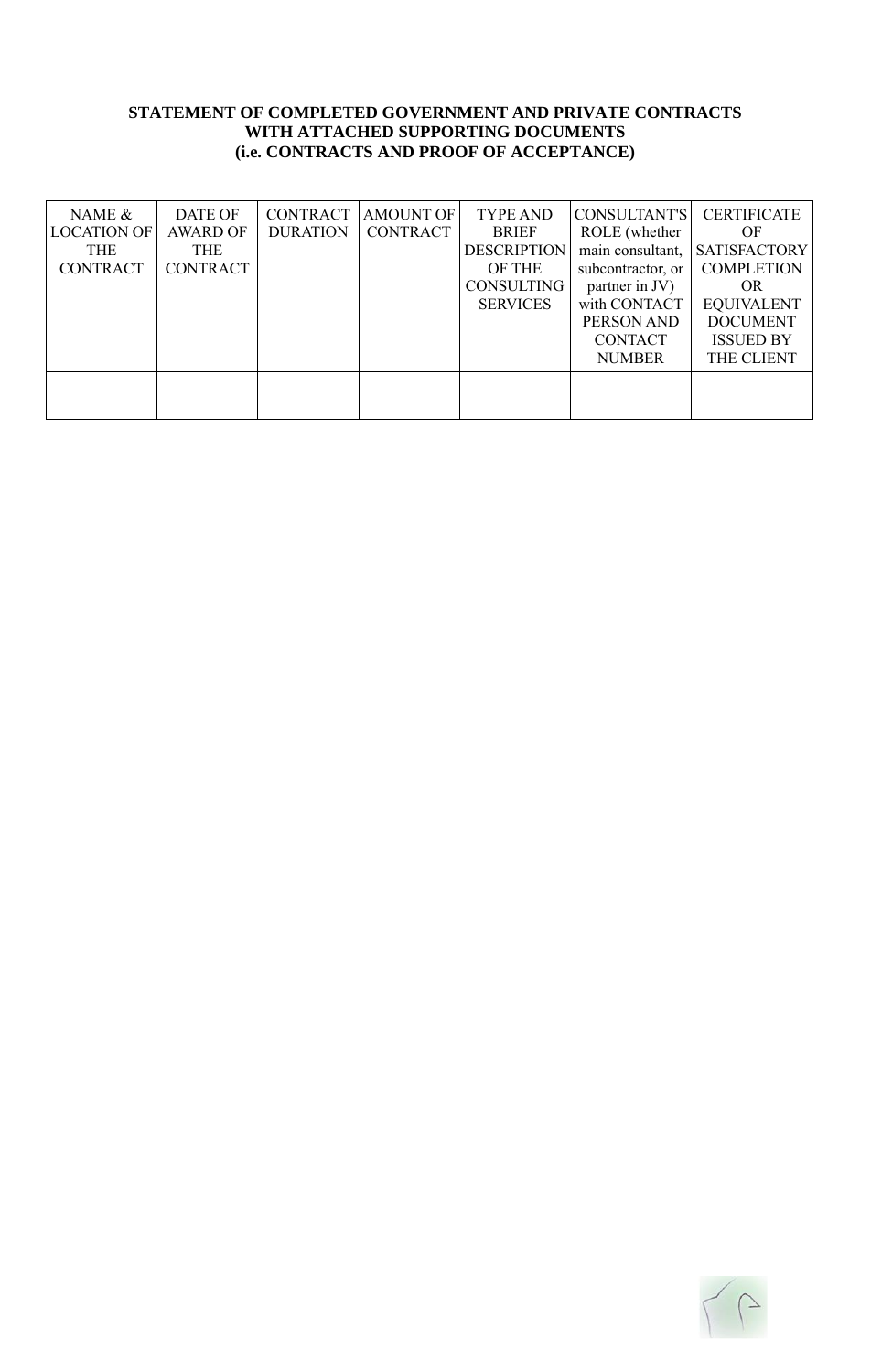#### **STATEMENT OF SIMILAR GOVERNMENT AND PRIVATE CONTRACTS FOR CONSULTANCY (i.e. CONTRACTS AND PROOF OF ACCEPTANCE)**

| <b>NAME OF</b><br><b>CONTRACT</b> | DATE OF<br><b>AWARD OF</b><br><b>THE</b><br><b>CONTRACT</b> | <b>CONTRACT</b><br><b>DURATION</b> | <b>AMOUNT OF</b><br><b>CONTRACT</b> | <b>TYPE AND BRIEF</b><br><b>DESCRIPTION OF</b><br>THE CONSULTING<br><b>SERVICES</b> | <b>CONSULTANT'S</b><br>ROLE (whether<br>main consultant,<br>subcontractor, or<br>partner in JV) with<br><b>CONTACT</b><br>PERSON,<br><b>CONTACT</b><br><b>NUMBER AND</b><br>E-MAIL<br><b>ADDRESS</b> |
|-----------------------------------|-------------------------------------------------------------|------------------------------------|-------------------------------------|-------------------------------------------------------------------------------------|------------------------------------------------------------------------------------------------------------------------------------------------------------------------------------------------------|
|                                   |                                                             |                                    |                                     |                                                                                     |                                                                                                                                                                                                      |
|                                   |                                                             |                                    |                                     |                                                                                     |                                                                                                                                                                                                      |
|                                   |                                                             |                                    |                                     |                                                                                     |                                                                                                                                                                                                      |